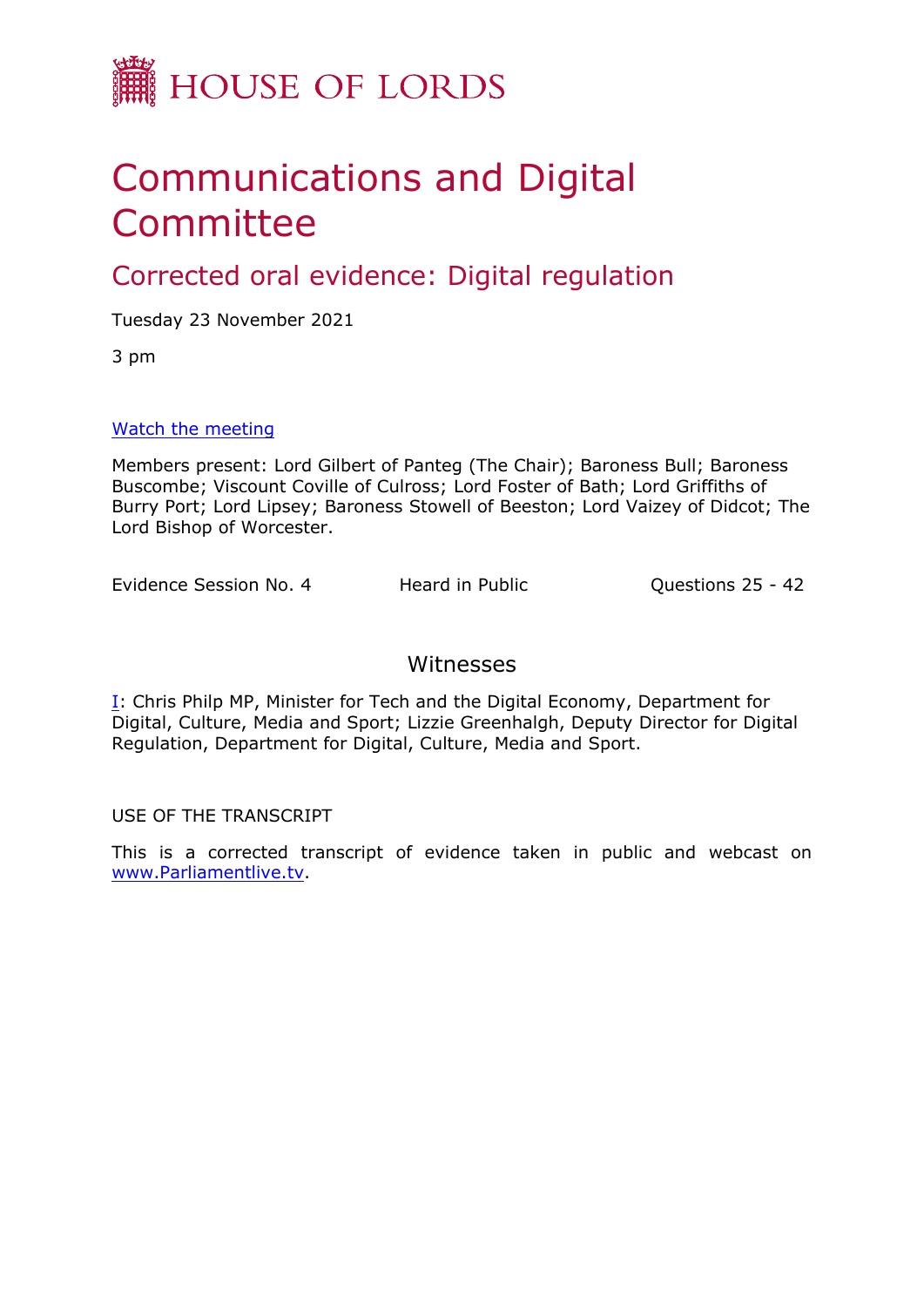<span id="page-1-0"></span>Chris Philp and Lizzie Greenhalgh.

Q25 **The Chair:** Welcome to Chris Philp and Lizzie Greenhalgh, our witnesses today. Minister, our inquiry is into regulation in the broader sense: how regulators work together across the piece in the digital age. Our view is that digital regulation is not just about regulating digital companies but about how all the regulators, working together and using their tools, regulate in the digital environment, and how regulators are accountable to Parliament. That is the focus of our inquiry, rather than specifically on forthcoming legislation or any particular aspect of legislation. We are really grateful to you for coming along and giving us evidence. As usual, the session will be broadcast online and a transcript will be taken.

Chris Philp was appointed Parliamentary Under-Secretary of State at DCMS on 17 September, and I think your brief covers digital and tech policy, online safety, international strategy, gambling and lotteries, and legislation, so quite a quite a big brief to get stuck into in a very short period of time. You will be supported by Lizzie Greenhalgh, who is the deputy director for digital regulation at DCMS. Welcome Lizzie. The first question is from Baroness Stowell.

Q26 **Baroness Stowell of Beeston:** Hello to both of you. Thanks for being here. Just to pick up from the chairman's introduction as to what our inquiry is into, do you want to start by outlining what you see as the major challenges for digital regulation, from your perspective as the Minister and from the department?

*Chris Philp:* Thank you, Baroness Stowell, and thank you Lord Gilbert for the invitation to appear before your committee today. As you say, a huge amount is going on at DCMS, not least with the online safety Bill, which, of course, you are very familiar with from your work on the Joint Committee chaired by Damian Collins.

We very much welcome the work of this inquiry and very much look forward to reading its further recommendations. Clearly, the Government see the digital economy as critical to our country's future prosperity. The Prime Minister and the Chancellor have made it their personal priorities to turn the United Kingdom into a digital and tech superpower. A committee has been established, the NSTC, to drive progress in that area, with a particular emphasis on artificial intelligence and quantum computing. It is something the whole machinery of government is getting behind boosting, and clearly we see digital regulation as a critical component of that.

One of the features of the digital economy is that it is transforming extremely quickly. Unlike some of the more established parts of our economy where regulators operate, the digital landscape is changing at an almost bewildering rate, with technologies like artificial intelligence emerging at a huge pace and changes taking place that were almost inconceivable just a few years ago. That is clearly quite a challenging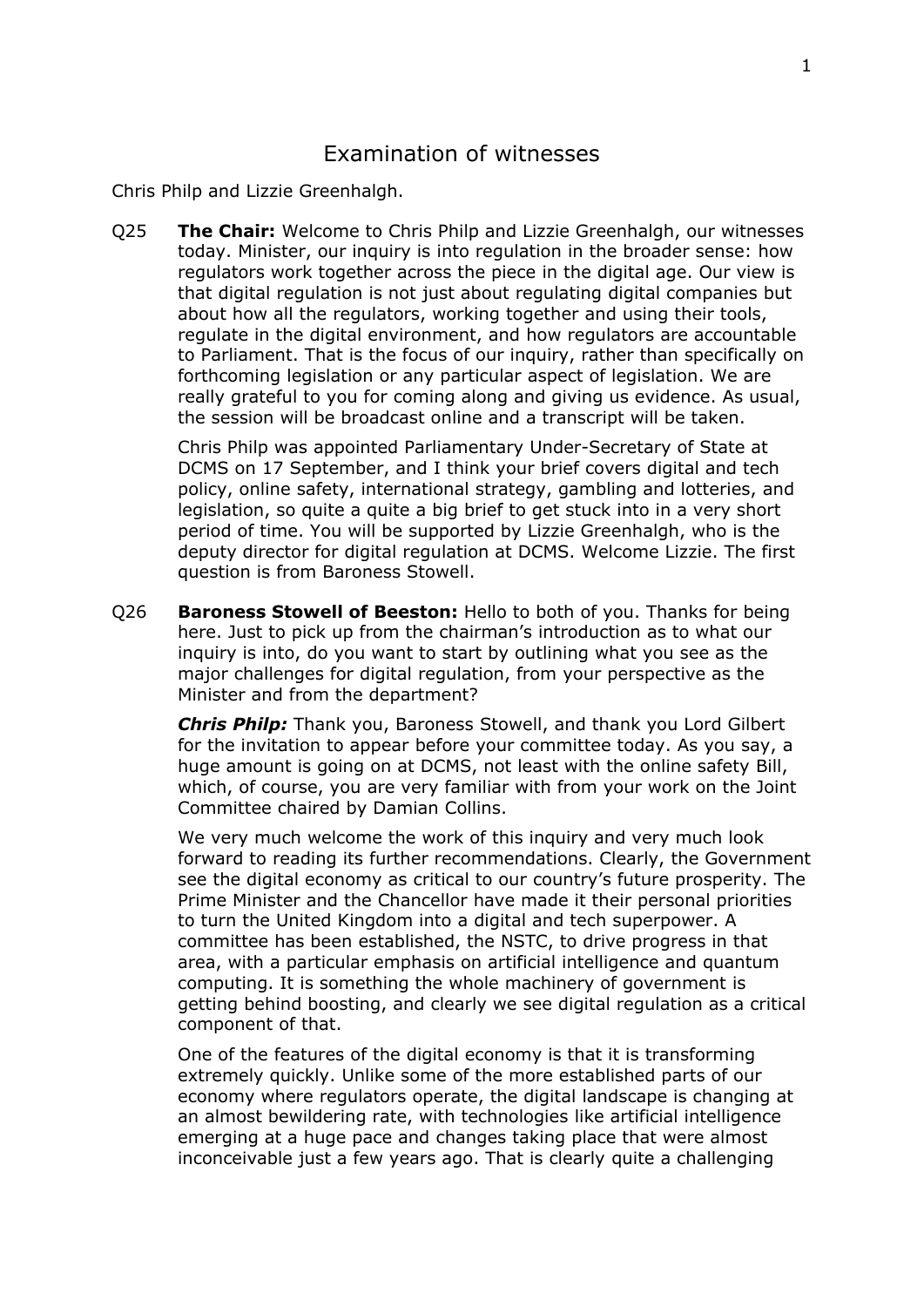environment within which to regulate because it is not a fixed landscape; it is a continuously evolving one.

It is very often also the case that the companies operating in this area and indeed the technologies being used—are unusually international in scope. Even where, in a more traditional economy, you deal with multinational or global corporations, it is very clear that their operations have a geographic locus, whereas in the digital online space very many companies have a truly global scope and you cannot readily separate out the part of their work that is specific to any particular jurisdiction, like the United Kingdom. All of those things are very different in a digital economy compared with the more traditional economy.

In terms of regulation, we have a couple of principles we are trying to adhere to, one of which is that we want to support the UK's tech economy to develop and evolve in a competitive way. We do not want to stifle it with excessive regulation that might stymie or inhibit innovation, or make the United Kingdom a less attractive jurisdiction in which to do business than the alternatives available around the world. We are conscious that some jurisdictions take quite an oppressive or heavyhanded approach to regulation, which may cause economic disadvantage in those areas and which ultimately their consumers—their citizens—will pay for in the form of higher prices or services that are not as good as they could be. We are very conscious that we do not want to fall into that trap.

We are also conscious that we do not want to create a fixed regulatory architecture that may become out of date if the landscape changes, so we are trying to remain agile and flexible. Our plan for digital regulation, which we published earlier this year, reflects those approaches in being pro innovation and forward looking. You will know, of course, that we established the Digital Markets Unit as part of the Competition and Markets Authority, which designed to have a digital expertise, and the Digital Regulation Cooperation Forum has been established to coordinate between those regulators. I will probably discuss that in more detail shortly.

Finally, on the international stage, we would like the United Kingdom to be providing global leadership in this area. We are very engaged in international fora on this topic. To give you just a handful of recent examples, next week the United Kingdom is hosting the future tech forum, bringing together companies, regulators and Governments from around the world here in London. We recently co-chaired the Digital Nations summit; we were a founding member of the Digital Nations group. A couple of weeks ago I was in Paris attending the Global Partnership on Artificial Intelligence, talking about regulatory issues. It is not quite an OECD body but it is under its auspices. The day before that I was in Geneva, meeting the International Telecommunication Union. Those are just a few examples from the last three weeks where we are actively engaged on the international plane, which is extremely important.

**Baroness Stowell of Beeston:** There is a lot going on.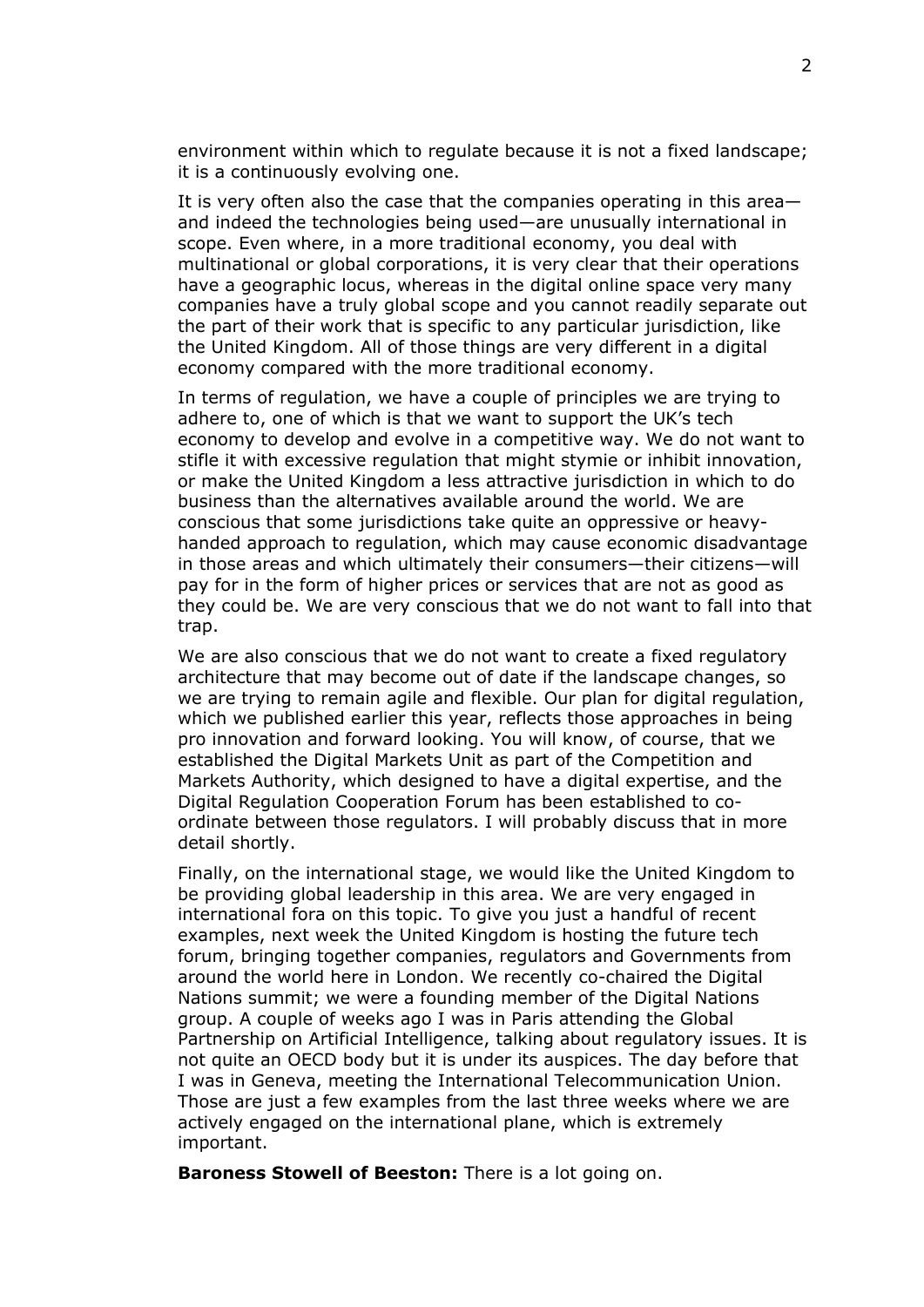*Chris Philp:* Yes, a lot going on.

Q27 **Baroness Stowell of Beeston:** One of the big messages that has come through from the witnesses that we have spoken to already, or from those who have sent through written evidence, is just the panoply of activity, work and research going into, or reports coming out on, potential issues, regulation, that sort of thing. It seems that there is an awful lot going on but not necessarily much by way of clarity, simplicity and a route forward that people feel will get us to where we need to be. In fact, there is some dispute as to where it is that we are trying to get to, if you listen to some of the people who have given evidence to us.

Tell us if you can: is the DRCF addressing some of the big issues that you have identified? You summarised the priorities or the challenges that you think we are facing, which are making sure that there is not a burdensome amount of regulation that stifles innovation and the speed with which change and development are happening in the digital world, but at the same time providing enough proper oversight so that innovation does not become damaging to us in some way. How effective is the DRCF at addressing those challenges that you have identified, bearing in mind that this committee's preference was for a statutory authority to oversee the existing regulators?

*Chris Philp:* The DRCF is a well-calibrated step in the direction which the committee indicated in its previous report. It is not a fully statutory body with its own separate legal personality and formally defined powers, but it is an extremely useful and important innovation, in that it provides a forum in which the relevant existing regulators—the Competition and Markets Authority, the Information Commissioner's Office, the Financial Conduct Authority and Office of Communications—can work together in areas of mutual interest in the digital space.

There are clearly areas of overlap or ambiguity that can be resolved by the DRCF. There are clearly cross-cutting themes that might affect all or a number of these regulators, which they can work on together, using the DRCF as a forum. There might even be scope to share general and possibly even more specific information about individual market participants between the four of them. It provides that effectively, flexibly and quickly, because it was set up much faster than a statutory body would have been. Given that the landscape is rapidly evolving, as I said right at the very beginning, it strikes us at least for the time being nothing is set in stone, obviously—as the right step for where we are today, but we need to evaluate that on an ongoing basis to make sure it remains fit for purpose.

*Lizzie Greenhalgh:* Just to add to and build on what the Minister said, we see the DRCF as a really important step in improving coherence, but we also think there is important work that government can do. That is why we thought that setting out the plan for digital regulation was a really important step in offering that clarity of the Government's overall vision and how we are approaching this issue.

**Baroness Stowell of Beeston:** Thank you for that. Can I just ask one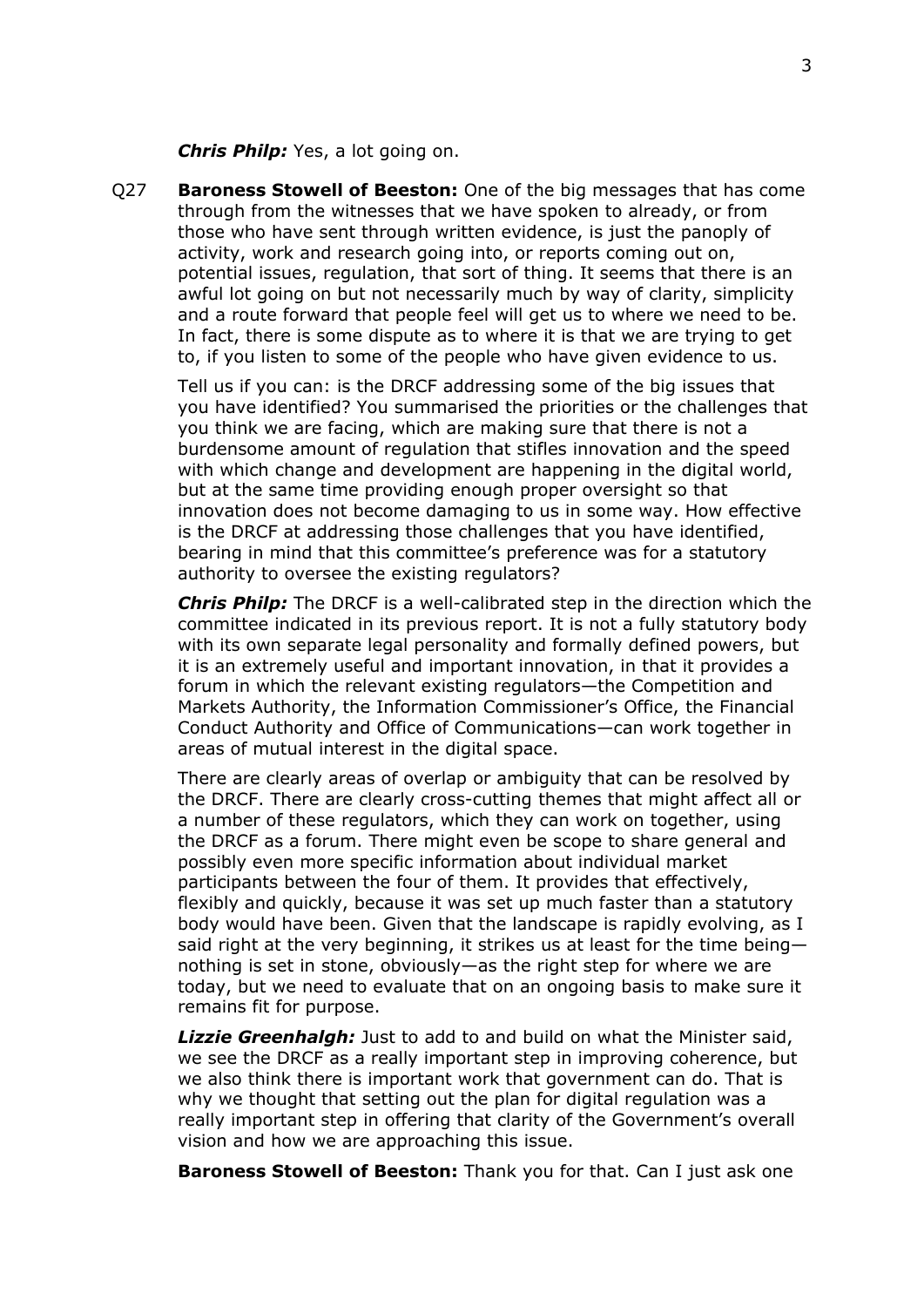other question before I hand back? I do not know whether this is something that is more appropriate for Lizzie to answer, if she is closer to it on a regular basis: what is your current assessment of the DRCF? Do you think it is actually doing what it is meant to do?

*Lizzie Greenhalgh:* We have been really impressed and pleased with the success of the DRCF. It is less than a year established, including the FCA. We thought that its work plan—the work it has done on data and competition—has been a really useful step forward. The Minister is right that we think its voluntary nature gives us agility and flexibility when we are still at quite an early stage of working out how we govern digital technologies, but we highlighted in the data and the competition consultation that we are looking at whether there would be merit in statutory mechanisms to support co-ordination between individual regulators. That is something we are looking at.

Q28 **Lord Vaizey of Didcot:** You have just come from a gruelling session on the online safety Bill. In terms of flexibility, one of things we are learning, particularly when we had the regulators in front of us, is that they all face this great challenge of dealing with a very fast-moving environment. Do you think we need to move to a more principles-based approach to allow regulators to adapt more quickly? Legislation is such a clunky thing: even now there are thoughts that the online safety Bill will almost be out of date by the time it is passed.

*Chris Philp:* There is generally a move in the direction of principlesbased regulation across the piece, for the reason that you mention. It is very difficult for statute to anticipate every scenario that may unfold. In fact, we have broadly tried to adopt that approach in the online safety Bill by defining broad duties that the Bill imposes—to protect children from harmful content or to prevent the propagation of illegal material, to give two examples—and then left it up to Ofcom to define in codes of practice how that will get applied.

The Online Safety Bill has been designed with that architecture in mind, so if Ofcom discovers in a year or two that the landscape has moved and what constitutes a risk of harm to children is different from what is the case today, it can update the codes of practice to reflect that. So the architecture you are describing is reflected in the online safety Bill as it is currently constructed.

Broadly speaking, that philosophy—the principles-based approach—will increasingly get adopted, partly for the reason you mention. It is not only is it practical in a very quickly changing environment but a source of potential competitive advantage compared with the more prescriptive and possibly even oppressive approaches that more "Napoleonic code" jurisdictions may favour.

**Lord Vaizey of Didcot:** Are you thinking of any particular country?

*Chris Philp:* No, I am not.

**Lord Vaizey of Didcot:** The corollary of that is that if you do go for a principle-based approach, legislators will want to have some form of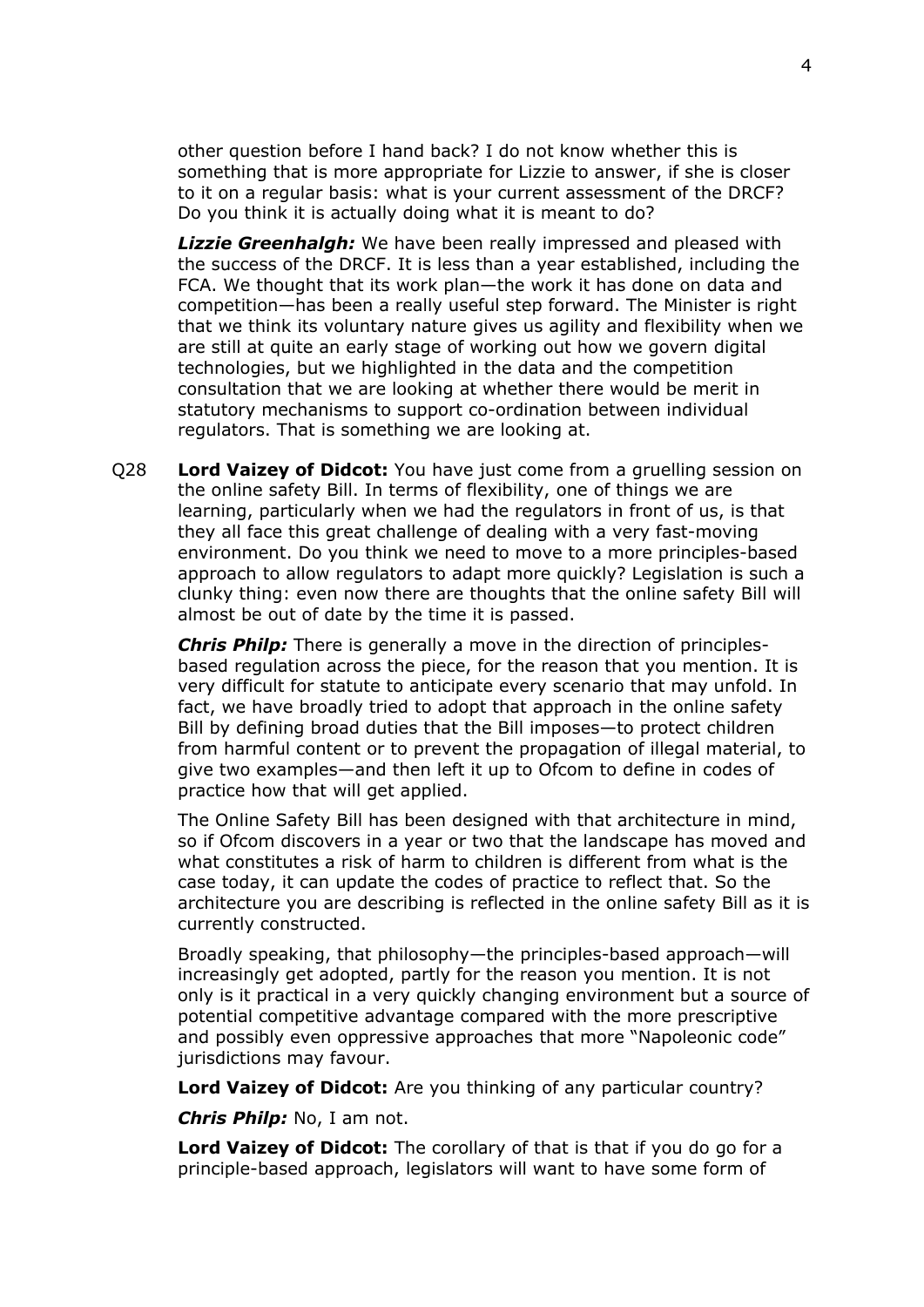regular oversight of regulators. We, being power-crazed legislators, obviously want to set up a standing committee on digital regulatory cooperation, but have you had any thoughts on how parliamentary scrutiny can be enhanced, if it needs to be enhanced?

*Chris Philp:* In the evidence that the Secretary of State and I gave to the joint pre-legislative scrutiny committee of the online safety Bill a few weeks ago, which Lord Gilbert was on, there was discussion of a joint committee to look at the operation of that Bill in an ongoing fashion. The idea of ongoing scrutiny, drawing on the expertise of both Houses, has quite a lot to recommend it, particularly in areas where regulators have quite a lot of latitude to interpret and apply broad legislative principles. We want to make sure that they are doing that in practice in a reasonable way. The Secretary of State's comments in that committee may have wider merit and applicability.

**The Chair:** Have you started to flesh out how that might look? I know you will wait for the online safety scrutiny committee to report, but the Secretary of State is attracted to the idea of a joint committee. Have you fleshed out how it might work and thought about its remit extending beyond the online safety Bill? One of the issues is that digital regulation is a huge area: some of it is owned by the Home Office, some of it is competition policy, and Ofcom is responsible for some of it. A joint committee could try to pull all of those areas of regulation together and jointly oversee them, rather than look at them purely from the perspective of one regulator or one government department.

*Chris Philp:* I would not want to say anything more than that very careful, ongoing consideration is being given to that. I do not think any decisions have been taken; it is an open question.

*Lizzie Greenhalgh:* Just to add, as we bring forward these new regimes beyond the proposal that we have just discussed, it might be worth noting that we are looking at how we update further accountability provisions around the online safety regime, but also through the ICO, for example. We are looking at whether there should be further reporting requirements against key performance indicators. We are looking quite holistically at how we ensure that there is sufficient oversight.

**The Chair:** If you take the general point about tending to look at regulation through the eyes of either a government department or a regulator rather than across the piece, as I mentioned, a big part of how we improve people's experience online may come through competition policy, and impacting the way platforms work and the choices that they give their users, given that they are very dominant. We have not really looked at that in an online safety context because we look at it as being about competition policy and economic regulation. How does the work that you are doing improve that?

*Chris Philp:* The DRCF is clearly a forum that allows that broad perspective to come together and to consider these issues across all of the existing vertical regulators that you have mentioned. That is a really good starting point. Clearly, as government, we think across the whole area. We do not think regulator by regulator; we think about the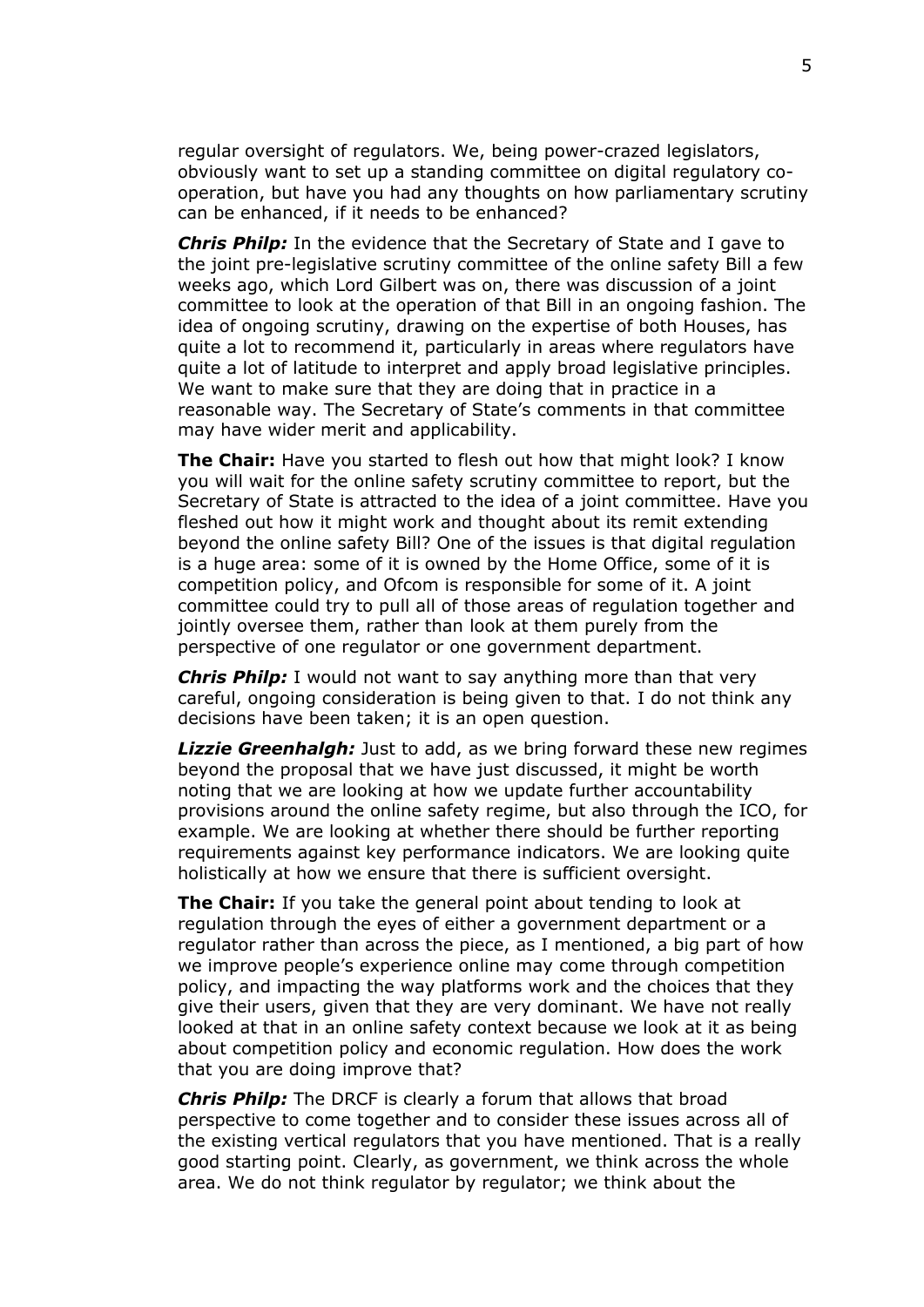experience that the consumer has online and more broadly. We are trying to think in that broad way when we formulate legislation and regulation policy. What we do not want to do is create a whole load of structures that proliferate and duplicate, because that would potentially add to confusion and expense as well.

*Lizzie Greenhalgh:* I would just add that we really emphasise the importance of that holistic approach through the plan for digital regulation. We are really interested in further developing the evidence base so that we can really understand those interlinks. Things like the ICO and CMA's joint statement on data and competition really help us to understand how interconnected some of the issues we are looking at are. That is why we think this focus on regulatory co-ordination is so important.

**The Chair:** On this point about co-ordination, we have talked about how Parliament, maybe through a joint committee, can be more joined up and look across the piece. We have certainly talked about how the regulatory co-operation forum can bring the regulators together. You said that we need to be more holistic in government, too.

*Chris Philp:* I said that we are more holistic.

**The Chair:** Indeed. Can you describe how that works? How does policymaking across government work in this area? Can you just describe the broad mechanisms: who is leading? Is there a unit in the department pulling all this work together?

*Lizzie Greenhalgh:* DCMS is the lead on digital, but we recognise that, as digital technologies underpin ever more aspects of our society and economy, this really needs to be a cross-government approach. The plan for digital regulation, which set out our vision and our commitment to coordination coherence, was very much a cross-government document. We are actively working with departments across Whitehall to make sure that we are developing digital regulatory policies that are fully aligned with the approach we set out there. That is a very active area of work and there are various governance structures and official level groups to support it, but I come back to the evidence that we are also looking to develop so that we really understand where those interconnections exist. We are making those links.

**The Chair:** On those intergovernmental structures and officials working together, is the DCMS the lead department?

#### *Lizzie Greenhalgh:* Yes.

**The Chair:** Do you have a regular relationship, at a reasonably high level, between officials in your department and other departments?

*Lizzie Greenhalgh:* Yes, absolutely. I might point to a couple of examples. Digital competition is very much a joint BEIS and DCMS team that works together on an hourly, daily basis. We obviously work very closely with the Home Office on online safety. These cross-departmental ways of working are fundamental.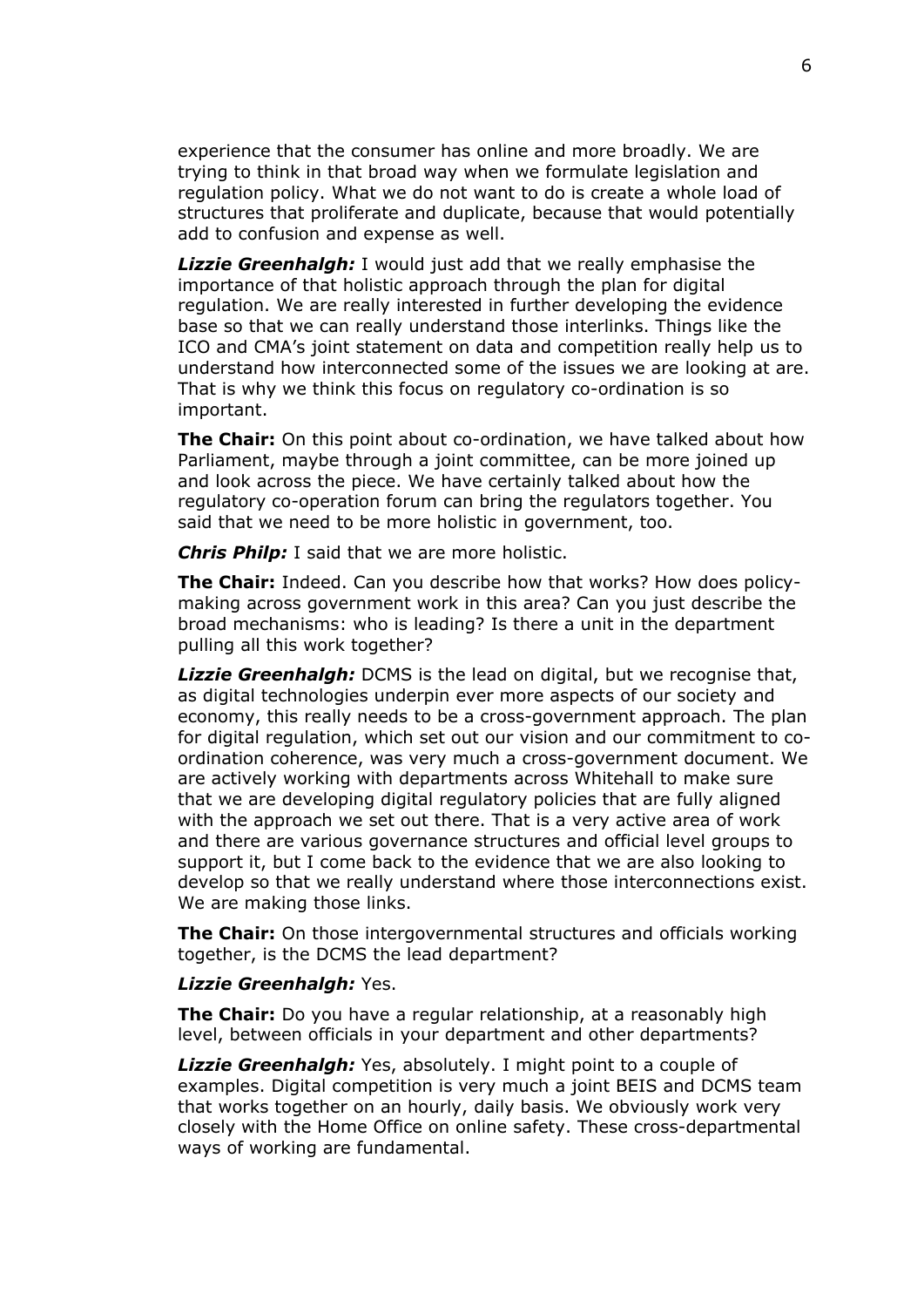*Chris Philp:* I can attest that that percolates up to ministerial level as well. For example, as you will have seen from the other committee, I have been working closely with the Home Office Minister, Damian Hinds, on the online safety Bill. We are in very regular communication. In relation to digital competition policy, I met with Paul Scully—the BEIS Minister—either earlier this week or late last week. That connection cuts right through the department.

Q29 **Baroness Stowell of Beeston:** The chair has covered in his supplementary questions the main thing that I was going to ask, so, if there is a little time, I wonder whether I could ask a slightly left-field question instead.

Is there anywhere in Whitehall which is particularly expert in regulation— I do not mean digital regulation; I mean the concept of regulation—and in the work that you are looking at in developing digital regulation? I just wondered whether thought is given to the fact that regulators like to operate within their regulatory remits. They obviously have laws and regulations that they cannot operate outside of in terms of the actual regulatory action that they take, but, bearing in mind your need for flexibility and agility, I wondered whether there is much encouragement of regulators to think about what it is possible for them to do without actually being constrained only by the actual regulation—as in using their voice to express concern about matters, that sort of thing. I have found that regulators can sometimes rely on their regulatory limits as a justification for not expressing a legitimate opinion on behalf of the public interest they are actually there to serve. Is something you have thought about?

*Chris Philp:* You asked whether there reservoirs of regulatory expertise in Government.

**Baroness Stowell of Beeston:** Yes, because I just think it is quite diverse.

*Lizzie Greenhalgh:* On the reservoirs of expertise—

*Chris Philp:* I was about to say that you are the reservoir of expertise.

*Lizzie Greenhalgh:* Luckily, I can dock into the Better Regulation Executive, a directorate that sits in BEIS. It is responsible for the UK's overall framework. A relatively new body that it set up that might be of interest to the committee is the Regulatory Horizons Council, which particularly looks at some of the issues that we face with disruptive tech and emerging issues. Those are two sources of insight, and certainly not the only ones.

**Lord Vaizey of Didcot:** Was the creation of this sub-committee publicised?

*Lizzie Greenhalgh:* Yes, it was. It was set up relatively recently. I can provide further details to the committee.

**Lord Vaizey of Didcot:** It is the sort of thing that really excites this committee. We could get well stuck into that.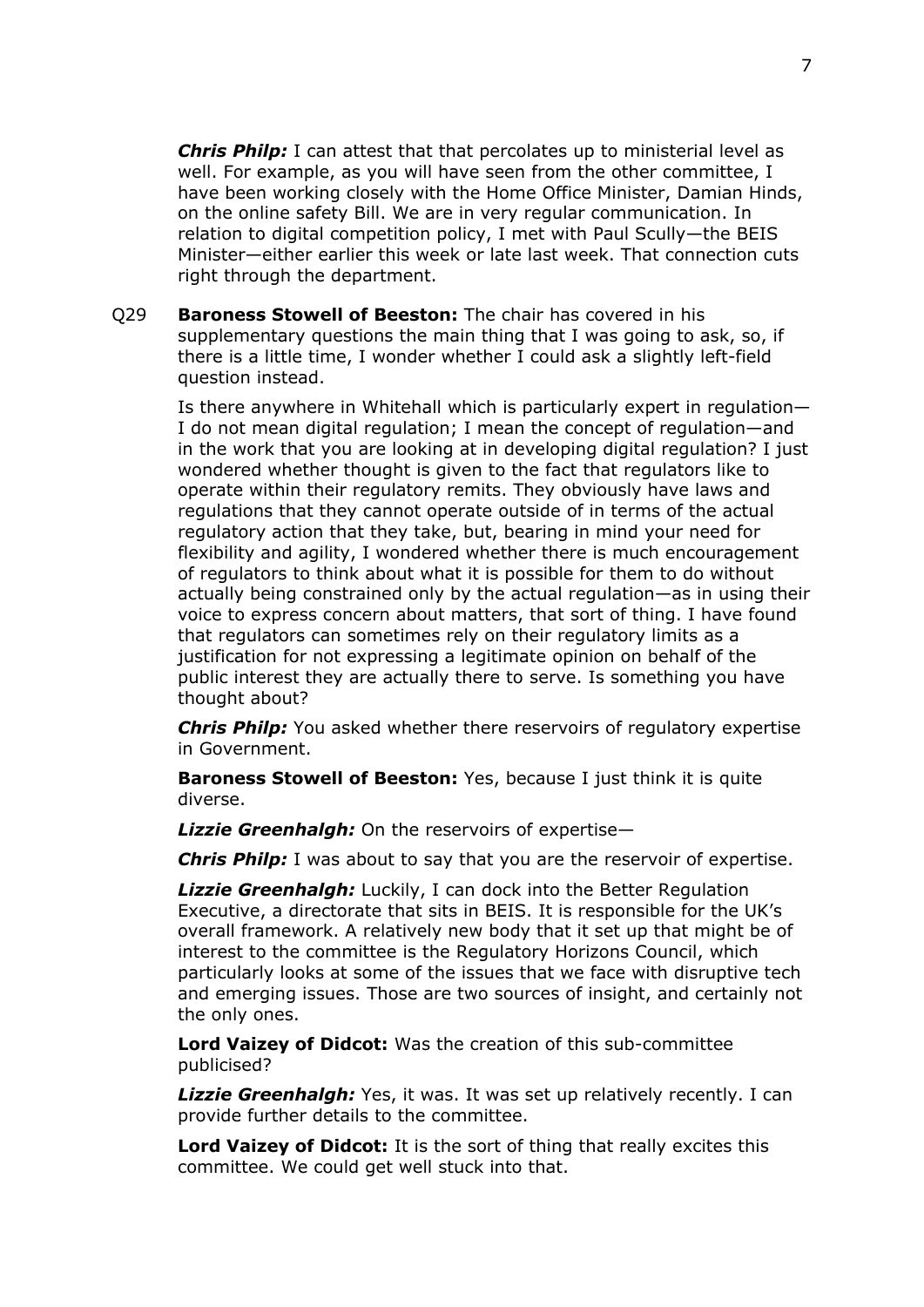Q30 **Baroness Buscombe:** Following on from Baroness Stowell, there is regulation and there is regulation. When we talk about flexible regulation and principles-based regulation we are actually talking about what we normally call self-regulation, in some instances. One of the issues with regulators is that there tends to be power creep—it is irresistible. It speaks to what Baroness Stowell was just saying: people will go to the outer limits of their power and sit there, and that is fine.

It is rather pleasing to hear there is this new council. Importantly, taking some of the evidence we took last week, there was a view that we should perhaps have regulators talking to tech people and people in academia who really understand the systems and what is really happening, so that we can really be quite smart about this. It would be great to know who sits on that council. I would like to hear that there are some people who are absolutely ahead of the curve in terms of machine learning and all those complex areas of engineering, and people who understand the new business models that some of—what do we call these organisations?—these different types of start-ups so that we can really understand what levers they are using and what new levers they are inventing to be able to, for example, hover above and/or get around regulation. That actually might be quite smart in delivering really excellent innovation but it could also be a complete headache for DCMS and Ofcom.

*Chris Philp:* I think that, in addition to the BEIS unit, newly announced to the committee a few moments ago, there are also, to address the question you are asking, some subject-specific pools of expertise as well. You were describing essentially a pool of regulatory expertise that applies generally, but there are also subject-specific areas. To give an example of an emerging technology that is rather evolving in the way you just described, artificial intelligence is an obvious example. It has emerged very recently, it can be used in ways that current regulation has not anticipated—

#### **Baroness Buscombe:** It does not fit.

*Chris Philp:* Right, it does not fit. So we are going to be publishing in the early part of next year a new regulatory approach to artificial intelligence, which will be designed to be pro-innovation and light-touch, but it will address the regulatory issues that AI throws up.

You asked about expert bodies. There is an AI Council that has been convened by the Office for Artificial Intelligence, which is a joint BEIS-DCMS body, designed to promote and develop government policy in AI. But the AI Council, which advises it, is drawn from industry, from business, from academia. It has got deep subject matter experts in AI who have already contributed to an artificial intelligence strategy that is about the whole AI ecosystem we published a few weeks ago, but will also help to inform the approach to the regulation of AI.

In addition to that, we are also looped into international fora. I mentioned I was in Paris the week before last attending the Global Partnership for AI, which does the same kind of thing except on a more global basis. There are, I think, from memory, 14 countries that are part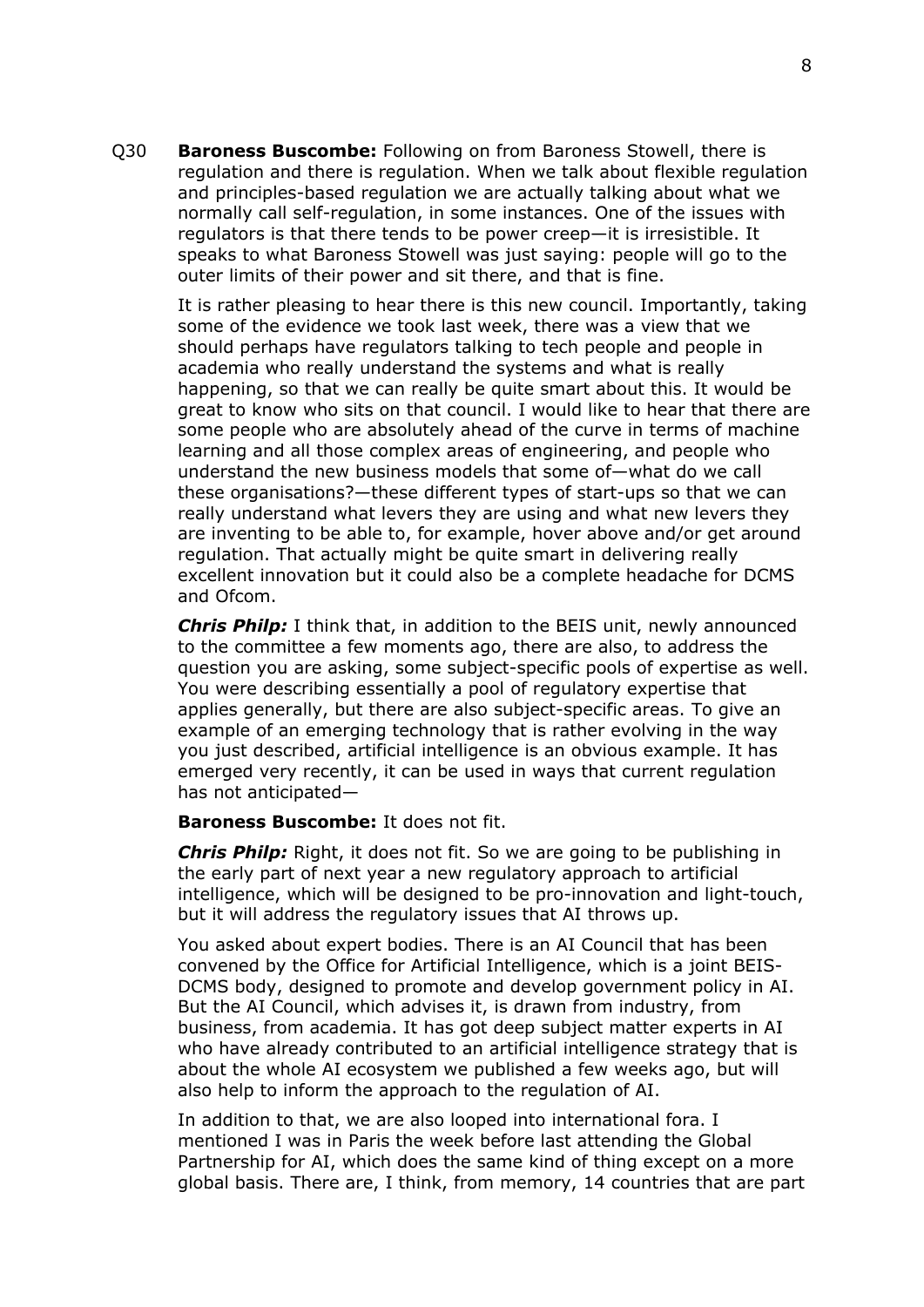of it, including countries such as France, Canada and South Korea. I think the US is part of it. So a number of developed tech nations are part of the GPAI and they have an expert panel they have convened looking at this, which we contribute to as well. So it is happening domestically via the AI Council we are describing, as well as internationally via the GPAI and other international fora too.

#### **Baroness Buscombe:** Great.

**The Chair:** Stay with the future. I call Viscount Colville.

Q31 **Viscount Colville of Culross:** Yes. Thanks for telling us about the horizon scanning council because I did want to ask you about horizon scanning. We have heard some evidence from people about how difficult it is for regulators to be able to do any horizon scanning; in fact, some people said it was a waste of time. Others suggested that, rather than looking at specific technical innovations, regulators should look at the effect that technology will have on society, perhaps looking at the role of technology affecting specific areas such as housing, transport or healthcare. What do you think about that idea?

*Chris Philp:* I think it is important to horizon scan. I certainly would not agree with anyone who dismissed its importance. I think it is important to anticipate how it may impact on areas of general social importance to make sure that unintended consequences do not suddenly arise and catch us by surprise. Clearly, we have seen some interesting examples of that just recently with the way that some technologies, possibly including AI, have unexpected inequality impacts when applied to particular groups of the population. So, a priori, you would not have anticipated those kinds of implications unless you sat down and really thought about them. For that reason, it is really important to give thorough and quite imaginative consideration to the impact that new technologies may have, particularly on areas that are as fundamental as healthcare.

Lizzie, did you want to add to the horizon scanning question?

*Lizzie Greenhalgh:* Just to add on what we should be horizon scanning for, I think an understanding of both different types of tech and their impact is important. That is why it is so valuable that we have a range of different horizon scanning expertise within government, but also outside and within the regulators, and I think that that kind of approach of looking at different questions and different timelines is really valuable and crucial to a forward-facing regulatory approach. This is why we think that making sure we have the right way of collating those insights is really important, and why we think that the DRCF's step towards establishing a joint horizon scanning programme is really valuable.

Q32 **Viscount Colville of Culross:** The Minister talked earlier about AI being so very important, and bringing people from academia and technologists together with regulators in order to be able to deal with that. Do you see that as the main thrust of horizon scanning, because after all we have been told that there is going to be convergence that is going to be driven by smart machines and AI? Do you think there are other areas that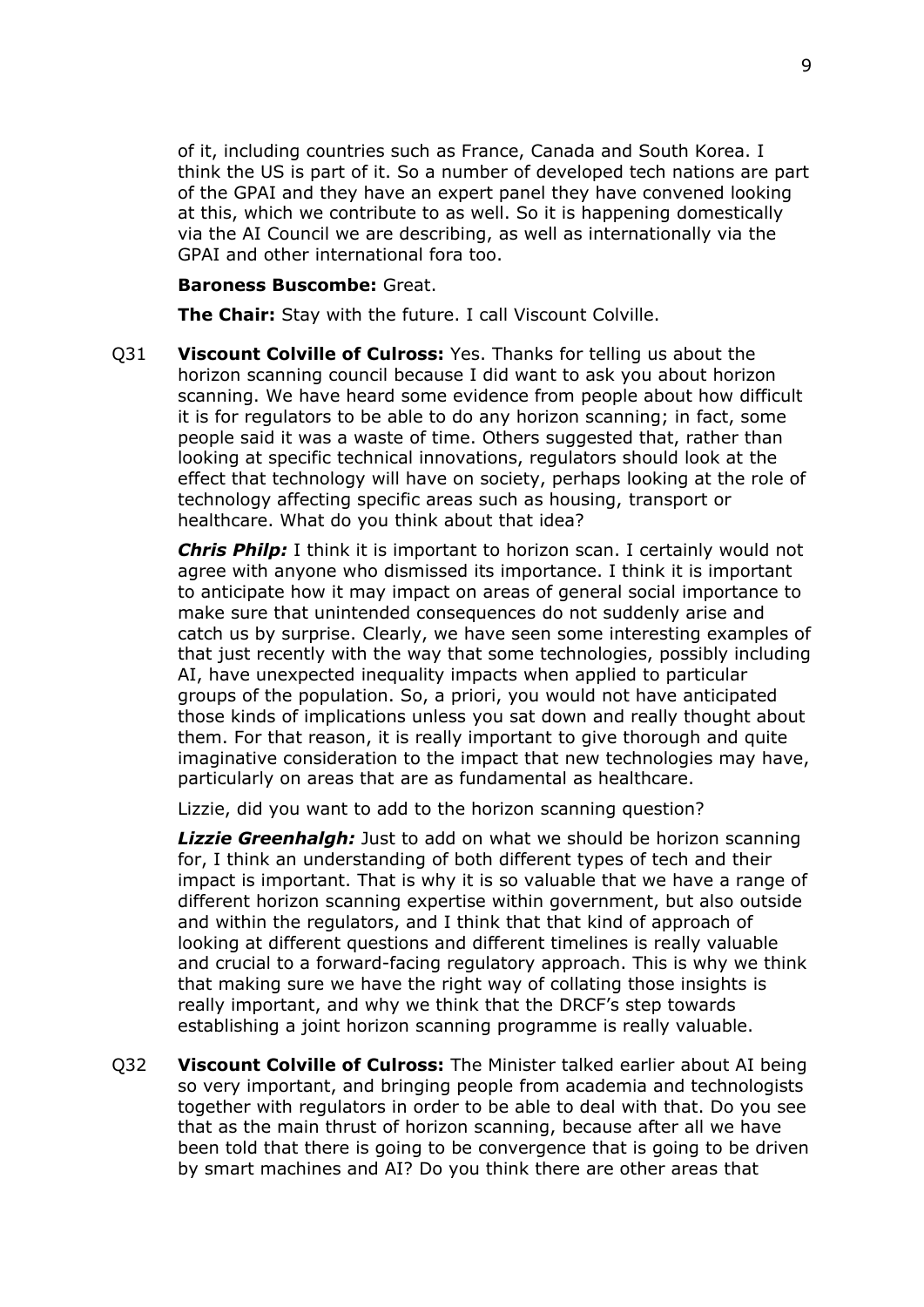horizon scanning ought to be looking at, or is looking at, beyond AI?

*Chris Philp:* Certainly. Across the entire landscape, AI is simply one example of an emerging technology; there are dozens of others. Quantum computing is another area we are looking at. So, no, I think the horizon scanning concept applies across the whole technical landscape. From semi-conductor development to high-performance computing, there are dozens of areas where technology will evolve, and we need to be alive to where it may head. I simply mentioned AI just as one example of where we have an expert body, which Baroness Buscombe was asking about, that is giving input.

Q33 **Viscount Colville of Culross:** How will the DRCF work together with this horizon scanning council, or is it part of the same organisation?

*Lizzie Greenhalgh:* They are different, but I think this speaks to the point of co-ordination across horizon scanning being really crucial. There are already a number of networks that help to facilitate that—within government, for example, there is GO-Science. The Government Office for Science runs something called the Heads of Horizon Scanning. When we look to some of the bodies outside of government, this level of coordination will be really important; this is where the DRCF's emphasis of stakeholder engagement and how they reach out will be really crucial. So we would want to see them working together, certainly.

**Viscount Colville of Culross:** Great. Thanks.

**The Chair:** Thank you. Lord Lipsey.

Q34 **Lord Lipsey:** Yes. A slightly different topic, but one that worries me—I wonder if it worries you—is about the overload on certain regulators. I know quite a number of people connected to Ofcom. There have been signs recently that it is already beginning to be overloaded; of course, I do not want to pick at any scabs, but it has not helped that it has not had a full chairman in post for quite a long time now. You are about to add to it 300 regulators under the Online Safety Bill. Does it worry you that this machine might crank to a halt and cease to be the agile, decisive body we need it to be?

*Chris Philp:* No. I have a high level of confidence in Ofcom's ability to rise to the challenge that Parliament will set it through the Online Safety Bill. I met Melanie Dawes, the chief executive, just a week or two ago. As I am sure you know, she is, by background, a very senior and distinguished civil servant—a former Permanent Secretary in MHCLG. So I have confidence in the executive leadership of Ofcom operationally.

In terms of resourcing, the spending review, announced just a few weeks ago by the Chancellor, is supporting the additional duties in the Online Safety Bill with £110 million over a three-year period, starting in April next year. In the third of those three years, we expect Ofcom to be raising revenue by way of fees and charges levied on the people it is regulating, which will augment its income. Not all of that £110 million will go to Ofcom—some of it is to fund activity by the department—but the lion's share of it is going to Ofcom.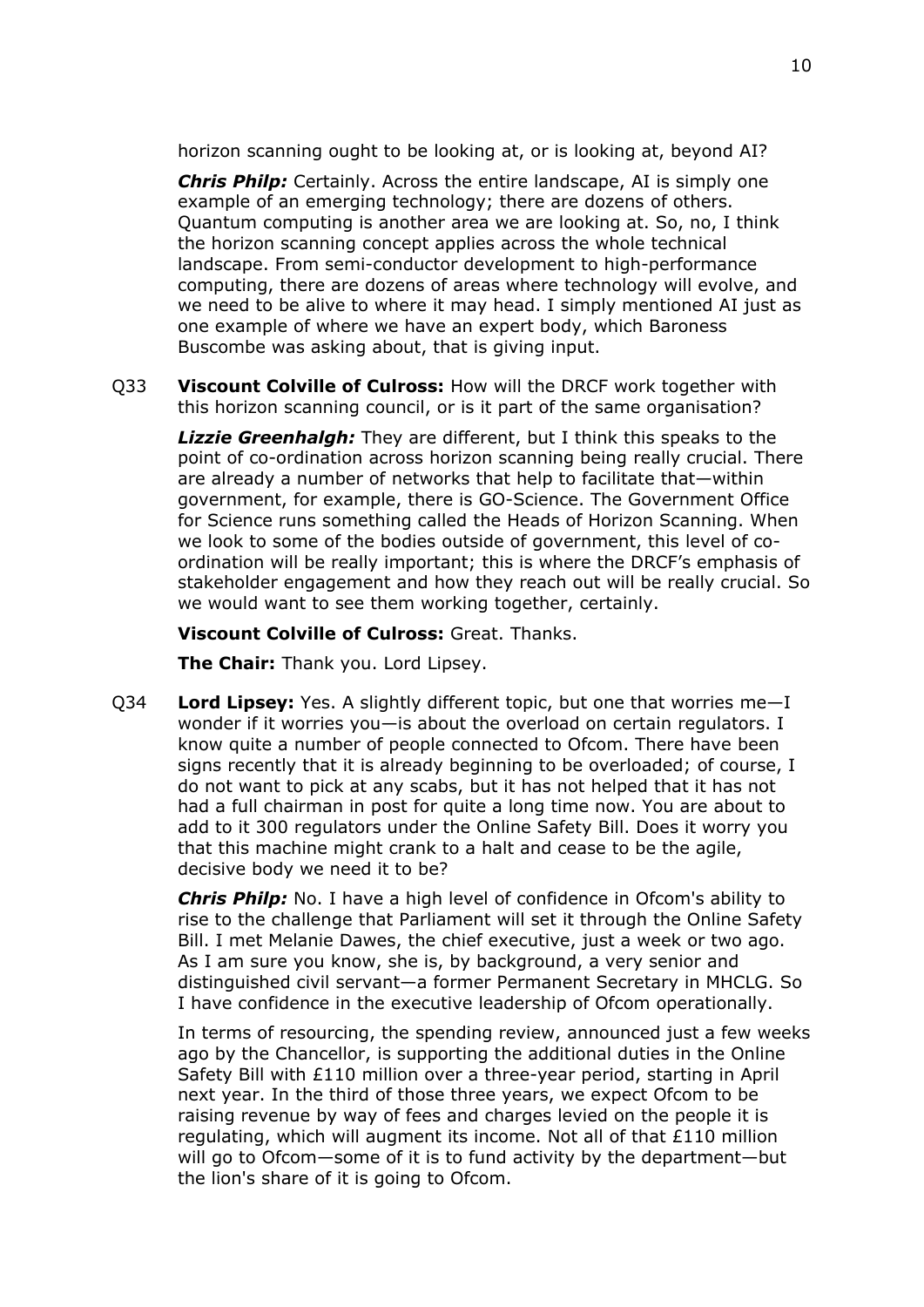So, I think that a combination of the experience that their executive leadership has operationally, combined with the funding being provided by the SR, will enable it to do the job that we are going to ask it to do.

Q35 **Lord Lipsey:** I am delighted to hear what you say about resources—I am comforted on that—but it is just sheer scope of the thing. On the one hand, it is fiddling about with rules for mobile telephones; on the other, it is now going to be doing child safety from pornography. It does seem an enormously large range for a single body to take on. You wonder whether there might not be better ways of dicing it up in the longer term, for example switching off the telephony stuff from the content stuff.

*Chris Philp:* Of course, you get economies of scale when you have a broader regulator like this, and you have things like opportunities to create better career paths and for people to move between the different parts of it and take their experience with them between telecommunications and online safety and so on. If you fragment too much, you risk increasing overhead and creating a plethora of smaller mini-regulators. Clearly, in proposing a digital authority, in a sense, the committee in the past has proposed moving slightly in the other direction.

I would add to that that I am always a little sceptical, inherently, about changes to the machinery of government or the structure of bureaucracy in that they inevitably cause a lot of disruption, angst—as people jockey for position—and cost without being certain of the benefit they may deliver. So I always feel there is quite a high hurdle to clear before you start either breaking up or merging public bodies.

Given that there is a lot of change happening already with the new duties Ofcom will assume under the Online Safety Bill, while I think it is quite a proper question for you to raise, it is not something that I would want to dedicate too much attention to, given how many matters we are attending—I was about to say how many fires we are fighting—at the moment anyway with the Bill in its implementation. I would not want to chuck another a bit of uncertainty or bit of work into the pot along with that, but it is a question that can be kept under ongoing review.

**Lord Lipsey:** It would help to have in place a permanent chair of the right calibre who is able to sort out things like priorities, which it is difficult for the Executive to do on a day-to-day basis.

*Chris Philp:* Indeed. I believe the closing date is in eight or nine days' time.

**Lord Lipsey:** Start applying now.

Q36 **The Chair:** When would you hope to have made an appointment by?

*Chris Philp:* I think that is with the Secretary of State. I am not personally taking any responsibility for that, so I do not want to speak out of turn lest I say something inaccurate.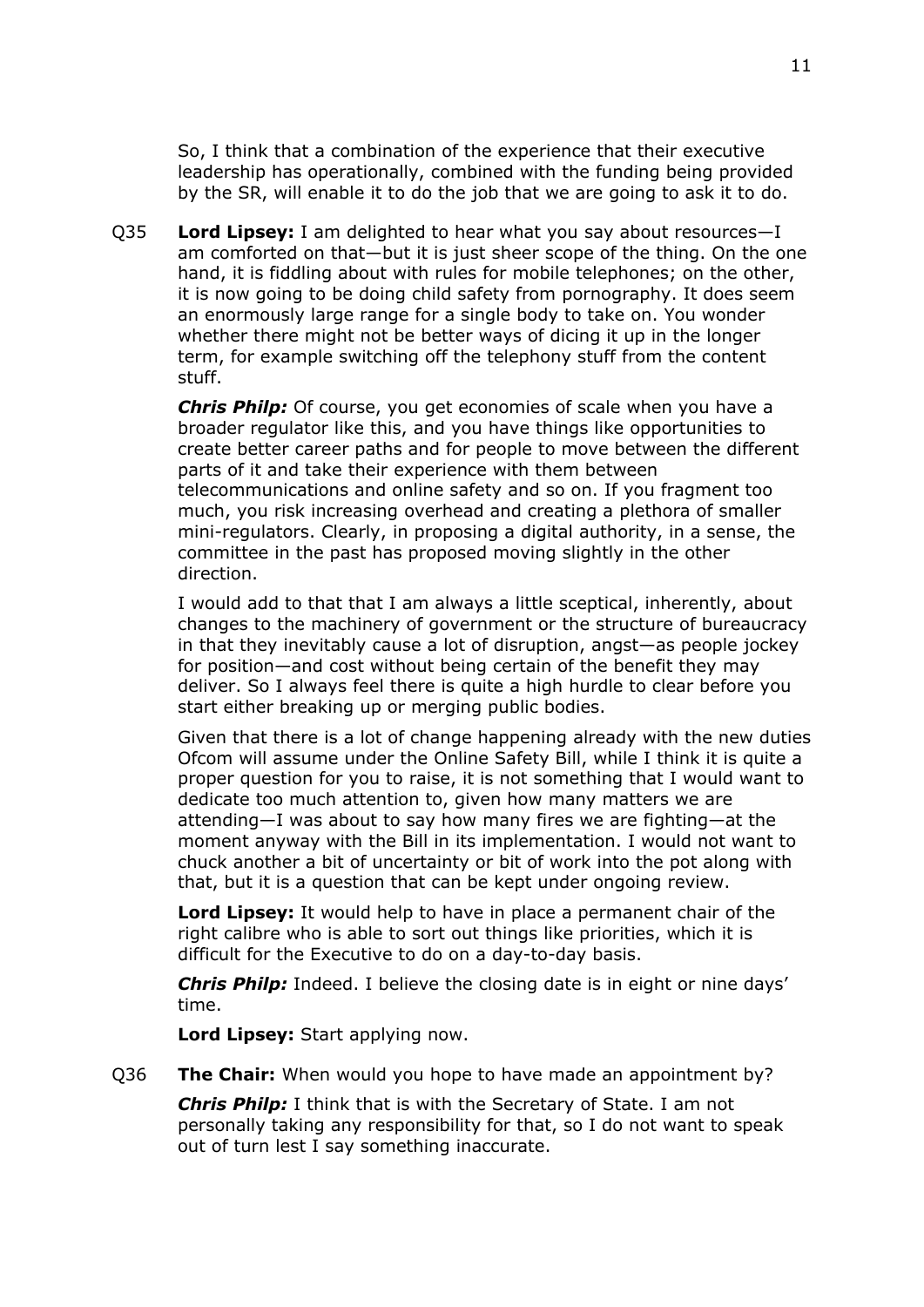*Lizzie Greenhalgh:* I think we can write to the committee with further details on that.

**The Chair:** If you could, yes please.

Q37 **Lord Griffiths of Burry Port:** I not sure that Lord Lipsey got quite the response he was fishing for. I think that we are happy to hear that Ofcom is doing a good job. I think we are impressed. I am delighted that the Government are giving resource to the proposed expansion. We can agree with all the positive things you said without any problem whatever, but you do belong to a Government that, overnight, merged the Department for International Development with the Foreign Office. So you are quite used to doing things quickly, with all the confusion that comes from that. Let me tell you, there is an enormous amount, but that is not why we are here today.

Simply, this new Act is a huge Act with ramifications going in all directions. Is it right to take what is a good thing and simply fill it up with yet more and stretch its purview, its horizon to be scanned, yet wider? Or does there come a moment, in the efficiency of things, when you actually achieve more by having two rather more focused bodies able to give adequate oversight to these emerging possibilities and creations?

I think that that is possibly why Lord Lipsey was anxious. Not in any sense to criticise Ofcom—I am sure that Ofcom could go on doing things into the future—but is there not in the thinking that we address to issues of this kind the idea that, at some stage, what is now efficient will cease to be efficient? We were in Cambridge last week; business leaders were all talking about small start-up companies, and so on, which had reached that point where private equity companies buy them out and take them over to America and so on, because there comes a point when the expansion and the success you are achieving reaches its optimum. Is that not possibly the case with regulatory bodies too?

*Chris Philp:* It always remains conceptually possible that a public body may get too large or too unfocused. I guess that is a question of fact that has to be evaluated from time to time on an ongoing basis; as I suggested, that is something that I am sure Parliament and the Government will continue to think about and monitor carefully as the coming years unfold.

However, as an immediate step, on the choice that faces us today, the new regulatory responsibilities that arise under the Online Safety Bill are important. They require expertise, using the existing infrastructure and expertise of Ofcom, augmented by 300 more people and augmented by substantial amounts of additional funding. That is the best way of getting it going, as opposed to setting up a brand-new regulator from the ground up. Clearly, then, you have the start-up challenge of a brand new organisation combined with a set of brand-new duties that never existed before. So you have a double challenge: setting up a new organisation and discharging new regulatory functions all at the same time.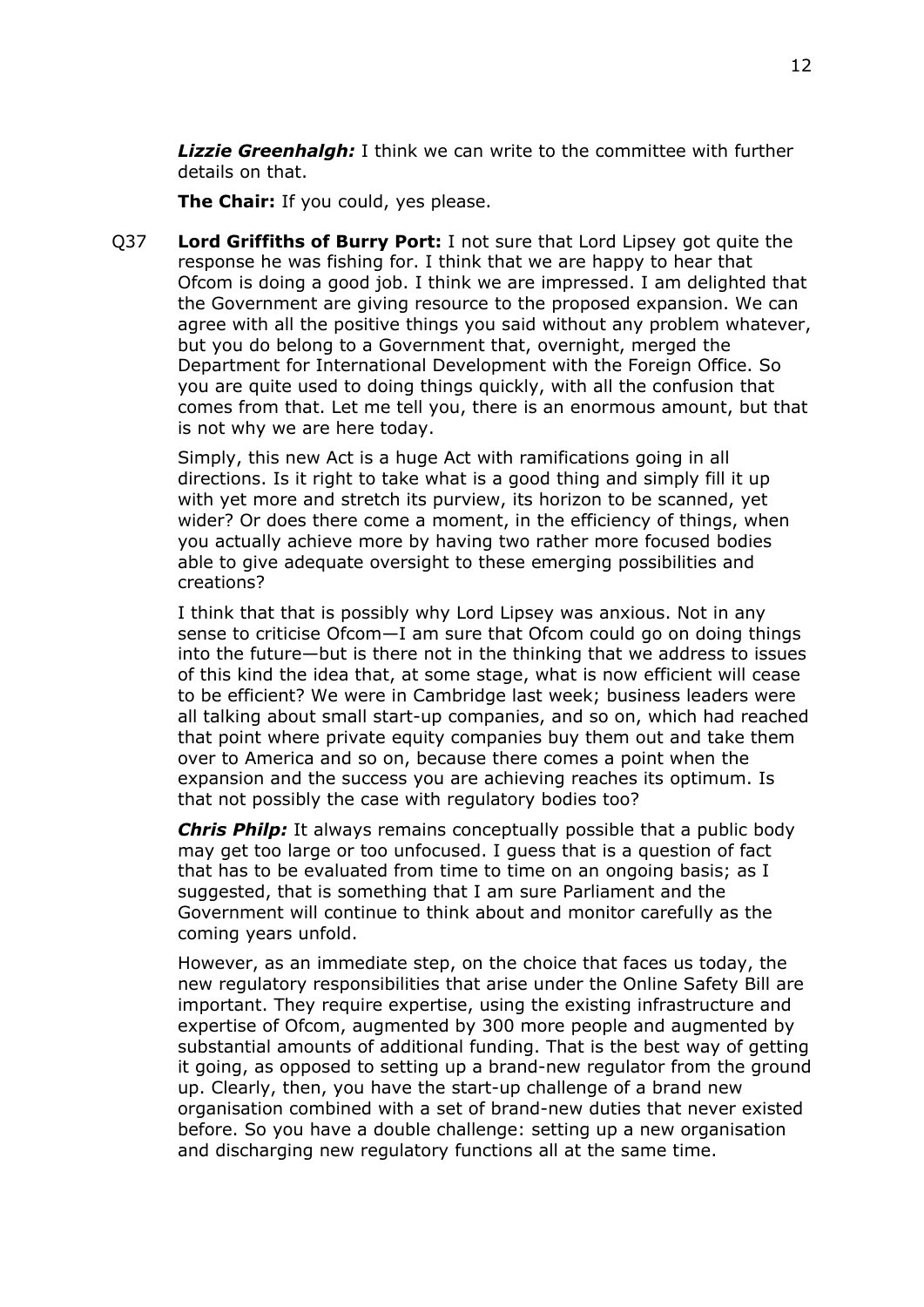So I think it is a reasonable question to pose. It is a question of fact; it is not ideological. It just needs to be kept under evaluation but, as a starting point, this is probably the best way to approach the challenge.

**Lord Griffiths of Burry Port:** Three years ago, Jeremy Wright, at a meeting I went to—because this has been going on for ever—seemed to allow consideration of the possibility that, under the aegis of Ofcom, oversight could be built in as part of the operation, with the view, when sufficient expertise had been gained and familiarity with the groundwork to be covered, that it could be spun off into something that was not created de novo but was given birth; I am changing my metaphors here and had better be very careful. For all that, there are ways of creating something other than from a blank piece of paper, are there not?

*Chris Philp:* Yes. I am sure that Ofcom's new chairman, when he or she is appointed, will no doubt have views as well. Who knows what the future holds in the medium term—on what you are describing, nothing is impossible—but, as a starting point, this is the best, most efficacious way of getting this new regulatory delivery mechanism established.

Q38 **The Chair:** You may find in this committee's original proposal for a digital authority—it is like the Digital Regulation Cooperation Forum but on a more formal basis, as you know—some help for you here. We suggested that that digital authority could work with Ministers to allocate new areas of regulation among existing regulators. So it may not all go to one regulator, but may work out a scheme within the member bodies—that is, within the digital authority—on how responsibility could be best allocated to co-ordinate the work effectively. It would also work with a view not to creating a new regulator, except in exceptional circumstances, to advise Ministers and Parliament on where regulatory burden should go and whether new additional regulatory apparatus was required. So our proposal may help you deal with the issue that colleagues are raising.

*Chris Philp:* In terms of advising and co-ordinating which regulator is best placed to handle a particular matter, clearly the DRCF can provide that advice to the four principal regulators it derives from or it works with; it can offer opinions to Parliament as well. So I think the DRCF does have that mechanism inherent within it.

Generally, we are trying to disrupt the regulatory landscape as little as possible because, every time you introduce change, it causes disruption, extra cost and uncertainty, and people lose focus on doing what they are supposed to do—regulating—because they are worried about who is going to lose their job or get a job, or who is going to win or lose a turf battle. Generally, I take the approach that, in terms of organisational structures, it is better to try to change as little as possible unless there is a very compelling and overwhelming case.

That is why we are using Ofcom as the new regulator for the Online Safety Bill, because it is an existing organisation. It is in a very adjacent space; it has a lot of relevant expertise—of course, more expertise is needed. I think one would want to disrupt or disturb that, or create new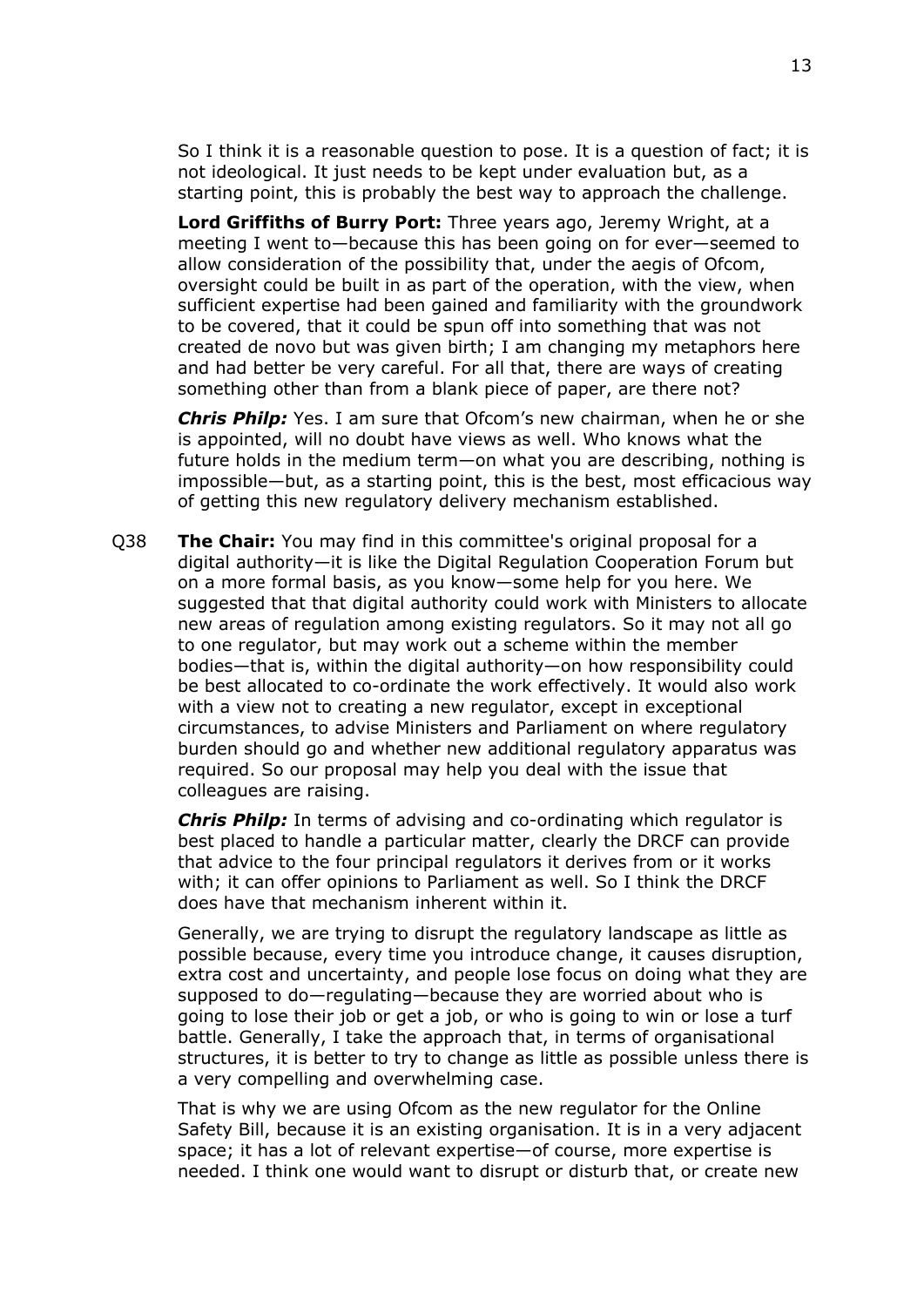bodies with more complexity, additional cost, uncertainty for Parliament and people being regulated, only if there were an overwhelming case. Again, that is why we wanted to work organically with the DRCF, rather than create a new statutory body: to try to keep to a minimum the financial and other disruption.

However, of course, that is always subject to making sure that the compelling case does not arise. I do not think, at the moment or for the immediately foreseeable future—whether it is spinning out the Online Safety Bill regulation from Ofcom or having a statutory regulator—there is a completely compelling case, but it is a question of fact. Parliament and the Government should just keep it under diligent and vigilant observation.

*Lizzie Greenhalgh:* I might add that, as the Minister said, this is a fastmoving space, so clearly it is something we will need to think about. But I think the other point I might mention is that digital is really something that all of our regulators will need to adapt to, so thinking about how our existing regulators can respond is going to be really crucial.

Q39 **The Chair:** Yes—and which of their sets of regulatory tools can best be applied to a societal problem or an economic issue that the Government or Parliament might identify.

*Lizzie Greenhalgh:* Can I just clarify your—

**The Chair:** What I am saying is that part of this process is identifying which set of regulatory tools are best applied to a societal problem. Looking at online harms, we are taking a set of regulatory approaches, but there are a number of other regulatory approaches that can be taken towards harm. It seems to me that part of what you are describing could be about identifying the most appropriate regulatory tool to deal with an issue that politicians decide they want dealt with.

*Lizzie Greenhalgh:* Yes. We are definitely interested in looking at the ways in which we regulate. When we talk about pro-innovation regulation, this is not just about regulating to drive innovation; we are also really interested in thinking about innovative ways in which we might do it. We might point, for example, to the ICO and FCA sandbox, which can provide a forum to allow more innovative ways of giving companies the space to test new approaches; that is certainly an area of interest for us as well.

**The Chair:** Thank you. One final area of questioning, from Lord Griffiths.

Q40 **Lord Griffiths of Burry Port:** You made a strong point in your presentation, Minister, about the possibility available to us to do something of global importance, be a leader in the world and so on. I have heard that objective voiced in previous meetings too; that is, of course, brilliant. It is the world wide web and we are as good as the weakest chain sometimes.

You talked about recent meetings. We are still leading in the field in Paris and Geneva and the rest of it, in various aspects of forging international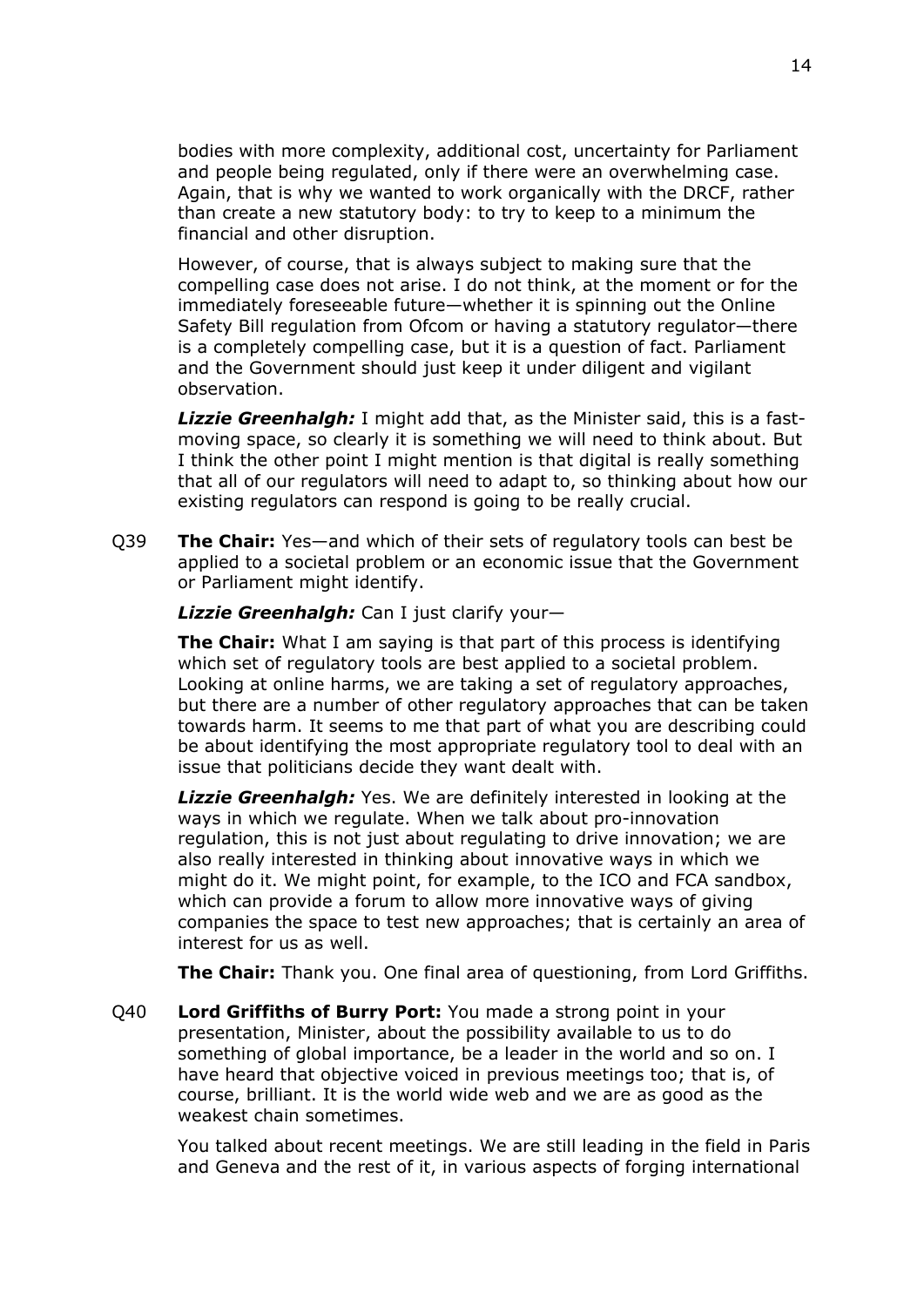networks and relationships. All of that is brilliant. I am a member of the Council of Europe. I am involved in human rights and I go to Strasbourg and Geneva, and tomorrow to Rome and so on, in search of finding networked ways of addressing certain primordial questions. What I have discovered is that we do make networks and it is marvellous, after Covid, actually seeing people again and talking to them and having conversations and moving forward in this way informally, as well as formally. Also, of course, the more you expose yourself internationally, you soon become aware of where the problems lie and where the gaps are and where the bridging that needs to happen is going to pose problems of a pretty frightening nature. I mean, in my work, it is Russia and Turkey, Ukraine and Belorussia, and Poland and the United Kingdom, but let us not go there.

What would you identify, granted the optimism you have for setting a tone and creating networks, to be the key areas where you might feel you would be most challenged in achieving those objectives?

*Chris Philp:* In the context of the Online Safety Bill, you mean?

**Lord Griffiths of Burry Port:** Yes—and not the question of refugees; leave that to me.

*Chris Philp:* Yes, that would probably be wise. In terms of the Online Safety Bill, I am pretty optimistic that Parliament can exercise its sovereign will in the United Kingdom jurisdiction, even in relation to companies that are multinational giants, such Google and Facebook, whose revenues are bigger than the GDP of many countries. I think that we can apply a sufficiently well-informed and well-targeted set of oversight interventions by the regulator, Ofcom, backed up by sufficiently tough enforcement powers, a fine of up to 10% of global revenue and personal liability for senior managers in relation to providing information to Ofcom. Ultimately, if they really do not comply, there are denial of service provisions where you can cut them off—hopefully it will never come to that, but it is available should it be needed—so, given the quality of the legislation that we plan to introduce, Ofcom's powers and capabilities and the sanctions available, I do think it will be effective.

**Lord Griffiths of Burry Port:** That is within the jurisdiction.

*Chris Philp:* Within the jurisdiction of United Kingdom.

#### Q41 **Lord Griffiths of Burry Port:** What about beyond the jurisdiction?

*Chris Philp:* Clearly, we can legislate only for the UK, and we are going to do so. Beyond that, through international fora—some of which I have mentioned already—and others like them, we can exert wider influence. I hope that our Bill provides an example that other countries may follow. We are the second-largest market for most of these big online firms, behind the USA. So, if they are required to make certain adaptations to serve the United Kingdom market, they may just think, "Well, we are going to make the same adaptation to cover the market globally". The UK is very active in these international fora, trying to spread our ideas around.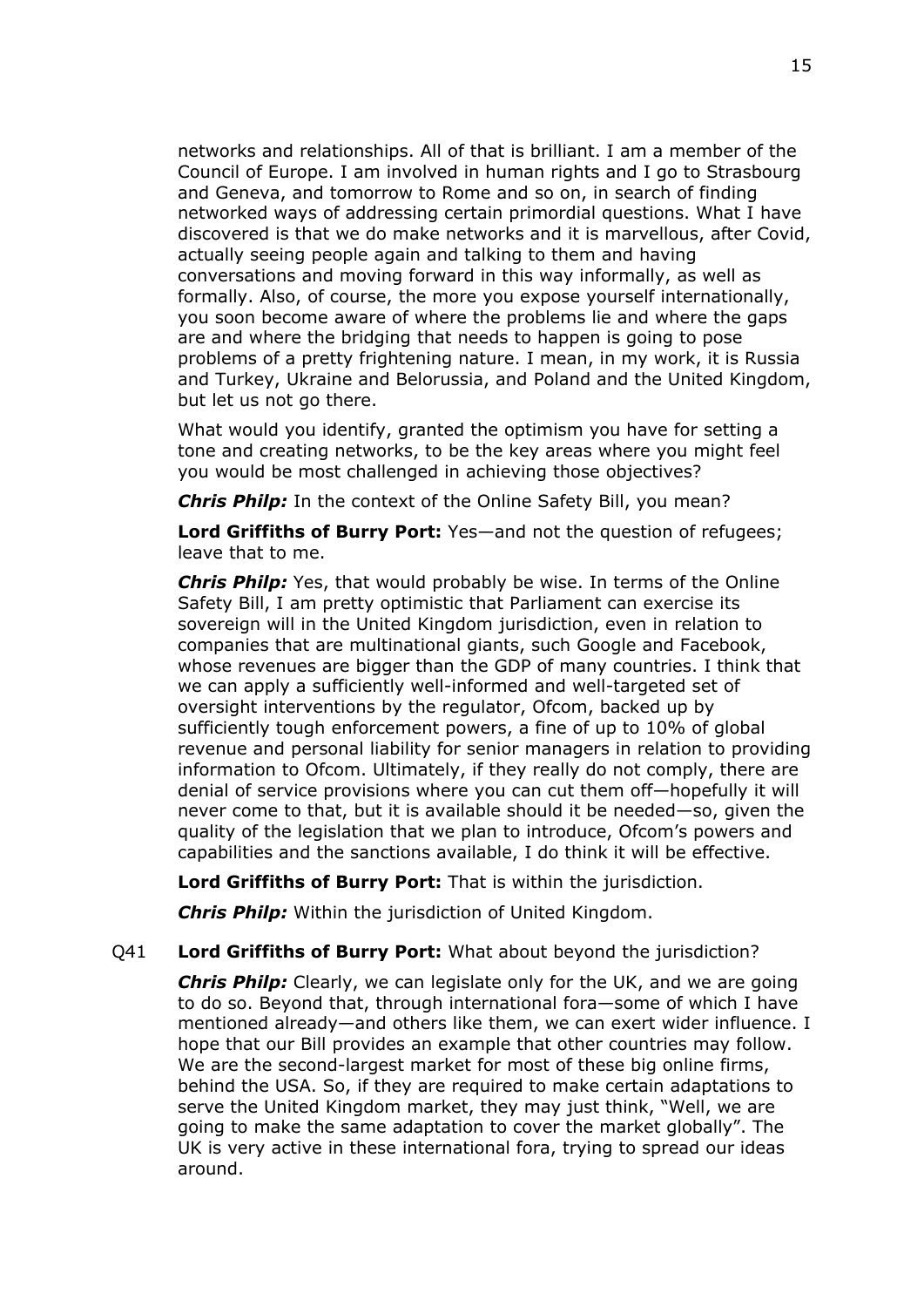I am completely confident that we can do this domestically and that Parliament's will is going to prevail. I am fairly optimistic that we can exercise global leadership by virtue of the size of our domestic market, the example our Bill will set and our activity globally. There is a good example, actually, outside of the digital world, where we took on unilateral action via the digital services tax a few years ago. We now finally have multilateral action to the OECD with the minimum global rate of corporation tax, at 15%. So we started off acting unilaterally in the UK with a digital services tax, and it is now effectively—it is not the same thing, but it has the same objective—happening on a global basis. That is an interesting case study that digital regulation could perhaps ultimately follow.

*Lizzie Greenhalgh:* Yes. I just want to provide a couple of other examples that might be of interest. Through our G7 presidency, we made some really good progress on a range of our digital governance priorities, including online safety but also competition and data. In fact, only next week, the UK will host the Future Tech Forum precisely for this kind of candid discussion about where some of the challenges that we face are and how we, as like-minded international partners, can take action on this, because we recognise that international collaboration will be really critical on this agenda.

### **Lord Griffiths of Burry Port:** Where are the challenges?

*Lizzie Greenhalgh:* There are two reasons, for example, why it will be really important to ensure international collaboration. One is around how we make sure we try to work together on shared objectives so that we reduce the compliance costs for businesses working across borders. We also think that international collaboration will be really important to support effective regulatory approaches, so we might want to look at sharing information.

Just to give an example of how we are starting to put this into practice, the CMA has done some really excellent work with a range of countries on competition, building on discussions at the G7 but also looking at how we might work together more closely on that. So I think we would say it is early days, but the UK's regulators have made some really good progress in this space.

**Lord Griffiths of Burry Port:** Thank you very much.

**The Chair:** A final follow up from the Lord Bishop on this, then we will close.

Q42 **The Lord Bishop of Worcester:** Thank you so much for your presence and participation this afternoon. One of our witnesses last week mentioned, as far as international regulation is concerned, that financial services would be quite a good example to follow because there has been really quite good co-operation in terms of financial services. I am sure that, as you say, Minister, the fact that we have a large global share will have an effect in that big tech companies will probably do what they are going to do here elsewhere. I was interested by that—it was news to me—but do you think that financial services regulation would be a good